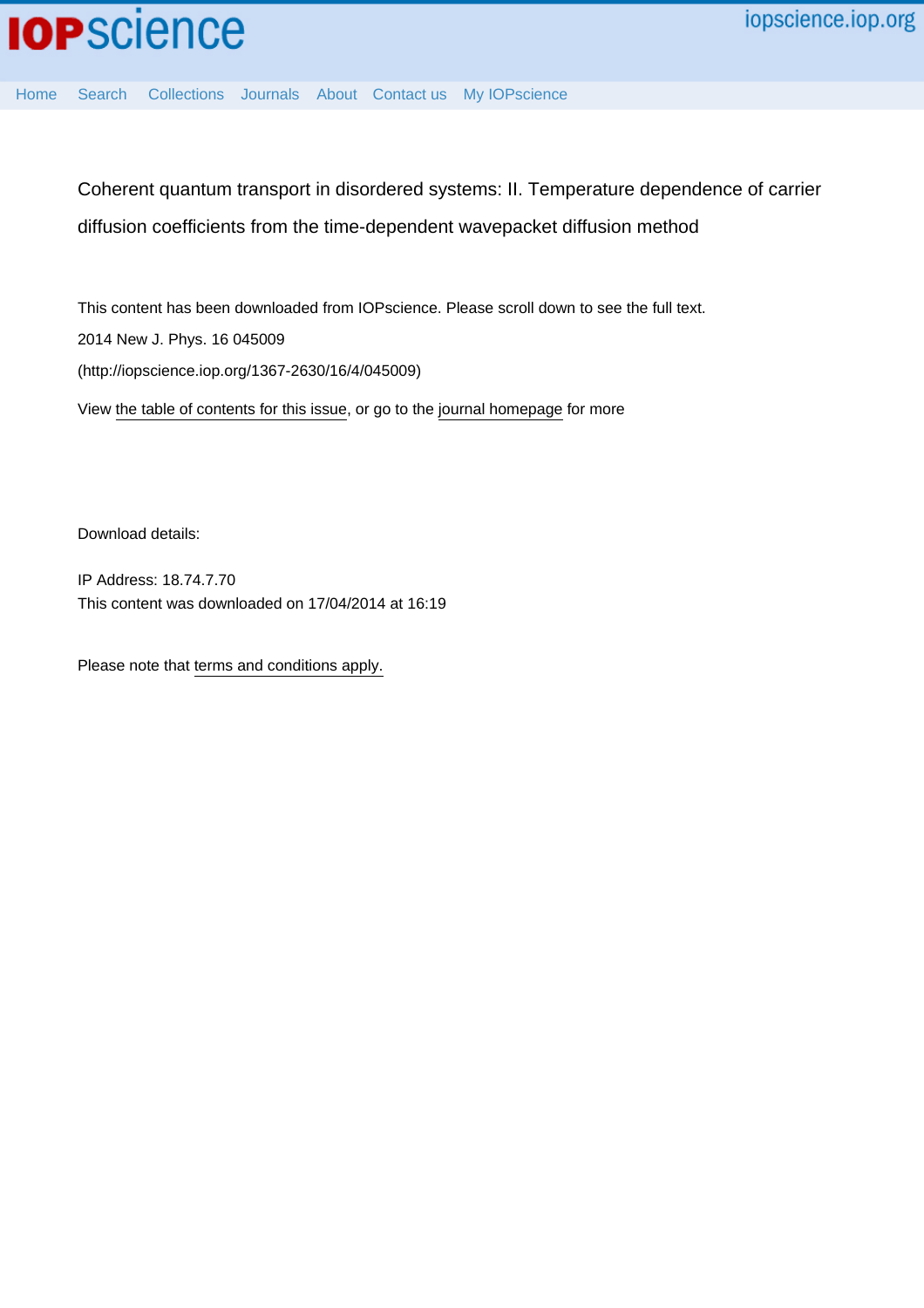## **New Journal of Physics**

The open access journal at the forefront of physics

Deutsche Physikalische Gesellschaft **DDPG** | **IOP** Institute of Physics

### Coherent quantum transport in disordered systems: II. Temperature dependence of carrier diffusion coefficients from the time-dependent wavepacket diffusion method

Xinxin Zhong<sup>1,2</sup>, Yi Zhao<sup>1</sup> and Jianshu Cao<sup>1,2</sup>

<sup>1</sup> State Key Laboratory of Physical Chemistry of Solid Surfaces, Collaborative Innovation Center of Chemistry for Energy Materials, Fujian Provincial Key Lab of Theoretical and Computational Chemistry, and College of Chemistry and Chemical Engineering, Xiamen University, Xiamen, 361005, People's Republic of China

<sup>2</sup> Department of Chemistry, Massachusetts Institute of Technology, 77 Massachusetts Avenue, Cambridge, MA 02139, USA

E-mail: [yizhao@xmu.edu.cn](mailto:yizhao@xmu.edu.cn) and [jianshu@mit.edu](mailto:jianshu@mit.edu)

Received 21 October 2013, revised 17 January 2014 Accepted for publication 20 February 2014 Published 11 April 2014 New Journal of Physics 16 (2014) 045009

[doi:10.1088/1367-2630/16/4/045009](http://dx.doi.org/10.1088/1367-2630/16/4/045009)

#### Abstract

The time-dependent wavepacket diffusion method for carrier quantum dynamics (Zhong and Zhao 2013 J. Chem. Phys. 138 014111), a truncated version of the stochastic Schrödinger equation/wavefunction approach that approximately satisfies the detailed balance principle and scales well with the size of the system, is applied to investigate the carrier transport in one-dimensional systems including both the static and dynamic disorders on site energies. The predicted diffusion coefficients with respect to temperature successfully bridge from bandlike to hopping-type transport. As demonstrated in paper I (Moix *et al* 2013 New J. Phys. 15 085010), the static disorder tends to localize the carrier, whereas the dynamic disorder induces carrier dynamics. For the weak dynamic disorder, the diffusion coefficients are temperature-independent (band-like property) at low temperatures, which is consistent with the prediction from the Redfield equation, and a linear dependence of the coefficient on temperature (hopping-type property) only appears at high temperatures. In the intermediate regime of dynamic disorder, the transition from band-like to hopping-type transport can be easily

Content from this work may be used under the terms of the [Creative Commons Attribution 3.0 licence](http://creativecommons.org/licenses/by/3.0).  $\bigcirc$ Any further distribution of this work must maintain attribution to the author(s) and the title of the work, journal citation and DOI.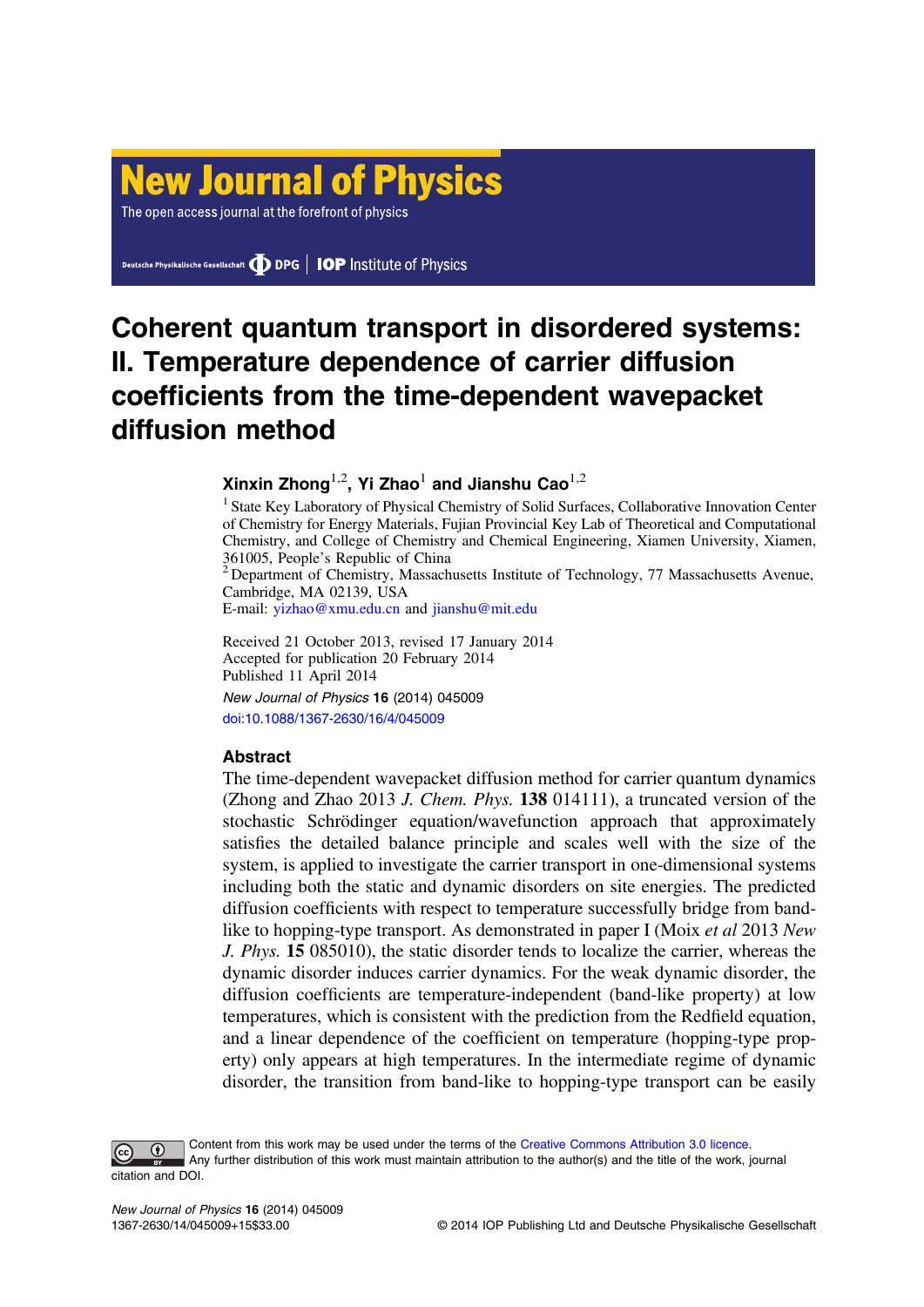observed at relatively low temperatures as the static disorder increases. When the dynamic disorder becomes strong, the carrier motion can follow the hoppingtype mechanism even without static disorder. Furthermore, it is found that the memory time of dynamic disorder is an important factor in controlling the transition from the band-like to hopping-type motions.

Keywords: time-dependent wavepacket diffusion, carrier diffusion coefficient, static and dynamic disorder, band-like to hopping-type transport

#### 1. Introduction

Coherent quantum transport of energy and charge has attracted much interest because of the fundamental scientific values as well as technological implications of artificial light-harvesting systems, organic photovoltaics, DNA, etc  $[1-18]$  $[1-18]$  $[1-18]$  $[1-18]$ . In those systems, there are impurities and electron–phonon couplings. The impurities cause a disordered energy landscape, while the electron–phonon couplings lead to dynamic, thermal fluctuations on the energy landscape. The relative strengths of these static and dynamic disorders result in versatile transport properties from localization to delocalization and from bank-like  $[15, 19, 20]$  $[15, 19, 20]$  $[15, 19, 20]$  $[15, 19, 20]$  $[15, 19, 20]$  $[15, 19, 20]$  to hopping-type  $[21–23]$  $[21–23]$  $[21–23]$  $[21–23]$  $[21–23]$ .

Although a rigorous theoretical prediction of transport dynamics is still lacking, under certain limits, the transport properties are well understood. For example, in the case of static disorder, Anderson localization occurs in one- or two-dimensional systems for any finite amount of disorder, leading to a complete lack of transport in the long-time limit [\[24](#page-15-0)–[26](#page-15-0)]. For homogeneous systems with strong dynamic disorder, the transport is assumed to follow the hopping mechanism where the carrier hops incoherently between adjacent molecular sites [\[27](#page-15-0)]. In this case, Fermi's golden rule (FGR) (small polaron theory) [[21,](#page-15-0) [28\]](#page-15-0) was originally proposed to describe the hopping rate in organic crystals, and the well-known Marcus formula [\[29](#page-15-0), [30](#page-15-0)] corresponds to its high-temperature limit. The solvent dynamics can be further incorporated as the electronic coupling becomes strong (see, for instance, [\[17](#page-15-0)], and reference therein). In homogeneous systems with small dynamic disorder, however, the transport exhibits a coherent and delocalized behavior, and the well-established band-like theory is applicable.

When both the static and dynamic disorders are present, the transport properties become complicated. Several analytic expressions and numerical simulations [\[31](#page-15-0)–[37](#page-15-0)] have revealed that while any finite amount of static disorder leads to a lack of diffusion in one- or two-dimensional systems, adding a dynamic disorder can be sufficient to allow for transport to occur by destroying the phase coherence responsible for Anderson localization. In our preceding paper [[38](#page-15-0)], referred to as paper I, we carried out numerically exact calculations of infinite one-dimensional disordered systems over the entire regime of dephasing (proportional to temperature and reorganization energy) within the Haken–Strol–Reineker (HSR) model [\[39,](#page-15-0) [40\]](#page-15-0). If the dephasing rate caused by the dynamic disorder is sufficiently large such that any coherence created during the course of the time evolution is quickly destroyed, then the diffusion coefficient displays a non-monotonic dependent on temperature. When the temperature is higher than the transition value, the diffusion constant is proportional to the inverse of temperature. In the regime of weak dephasing, it is demonstrated that the diffusion constant is proportional to the temperature and the square of the Anderson localization length of the disordered system Hamiltonian. Although the results are insightful, the HSR essentially considers the dynamic disorder classically, which may lead to an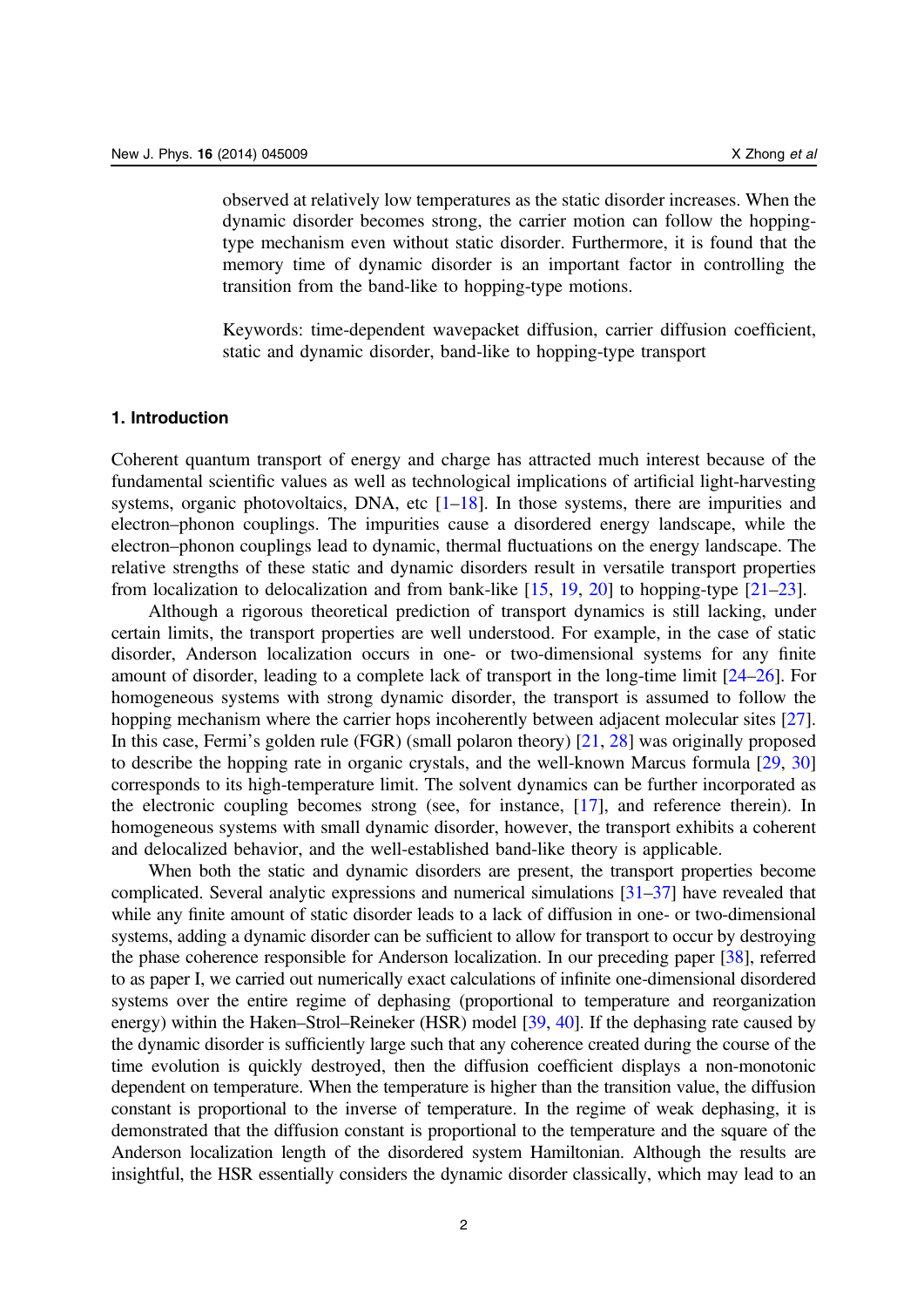<span id="page-3-0"></span>incorrect transport limit. For instance, the HSR predicts zero diffusion coefficient at zero temperature, which is not consistent with the quantum prediction at very low temperatures, and results in the asymptotic equal-population of the energy levels of quantum systems, which occurs for arbitrary energy differences.

In the present work, we use the time-dependent wavepacket diffusion (TDWPD) method [\[41](#page-15-0)] to investigate the diffusion coefficient of the one-dimensional molecular-crystal model when both the static and dynamic disorders are present. Formally, TDWPD can be understood as an approximation to the exact stochastic Schrödinger equation (SSE) [\[42](#page-15-0)–[46\]](#page-15-0) or stochastic wavefunction methods [[47](#page-15-0)]. The TDWPD has a similar structure to the HSR; except we start from the coherent-state representation of the phonon, and the dynamic disorders are then incorporated by stochastic complex-valued forces, which are quantitatively generated from their quantum correlation functions. The TDWPD method essentially overcomes the deficiency of HSR, i.e. it incorporates the quantum tunneling effect and approximately satisfies the detailed balance principle. Moreover, its demand on computational time is similar to that of HSR, and it can thus be applied to nanoscale systems. To compare with existing theories, we also present the results from Redfield theory [\[38,](#page-15-0) [48](#page-15-0)–[50\]](#page-15-0), which is a standard approach to describe the coherent motions of carriers. The diffusion coefficients from the (FGR) and Marcus formula are further illustrated to investigate the validity of the TDWPD in the strong dynamic disorder limit.

The paper is arranged as follows. In section 2, we outline the TDWPD, Redfield theory and Marcus theory used in the present work. Section [3](#page-8-0) shows the results of numerical simulations. The concluding remarks are presented in section [4](#page-13-0).

#### 2. Methodology

#### 2.1. TDWPD method

In our previous work, we proposed a TDWPD approach that deals with the charge carrier dynamics of homogeneous systems [\[51](#page-15-0)]. In order to make TDWPD satisfy the detailed balance principle, we further incorporated the memory effect and obtained a non-Markovian SSE [\[41](#page-15-0)]. Numerical simulations have shown that the non-Markovian term begins to play a role only for the case with long memory time. In the typical organic semiconductor with static disorder, this effect can be safely neglected. Therefore, in the present work, we use the Markovian limit of the SSE. In this case, the SSE becomes similar to our original TDWPD method. Here, we still name it the TDWPD method, and the corresponding formulation is outlined as follows. The total Hamiltonian with static and dynamic disorders for charge and energy transfer is given as

$$
H = H_e + H_{ph} + H_{e-ph}.
$$
 (1)

Here,  $H_e$  is the pure electronic Hamiltonian of carrier

$$
H_e = \sum_{n=1}^{N} | n \rangle \epsilon_{nn}(\sigma) \langle n | + \sum_{n \neq m}^{N} | n \rangle \epsilon_{nm}(\sigma') \langle m |,
$$
 (2)

where  $|n\rangle$  represents the state of the *n*-th site (molecule), N is the number of the site,  $\epsilon_{m}(\sigma)$  and  $\epsilon_{nm}(\sigma')$  ( $n \neq m$ ) are the site energies and electronic couplings, respectively, where  $\sigma$  and  $\sigma'$ denote the strengths of their corresponding static disorders. Equation (2) is the general Hamiltonian for describing the motion of pure carriers; however, in the present paper, only the electronic coupling between nearest neighbor sites is considered. Therefore,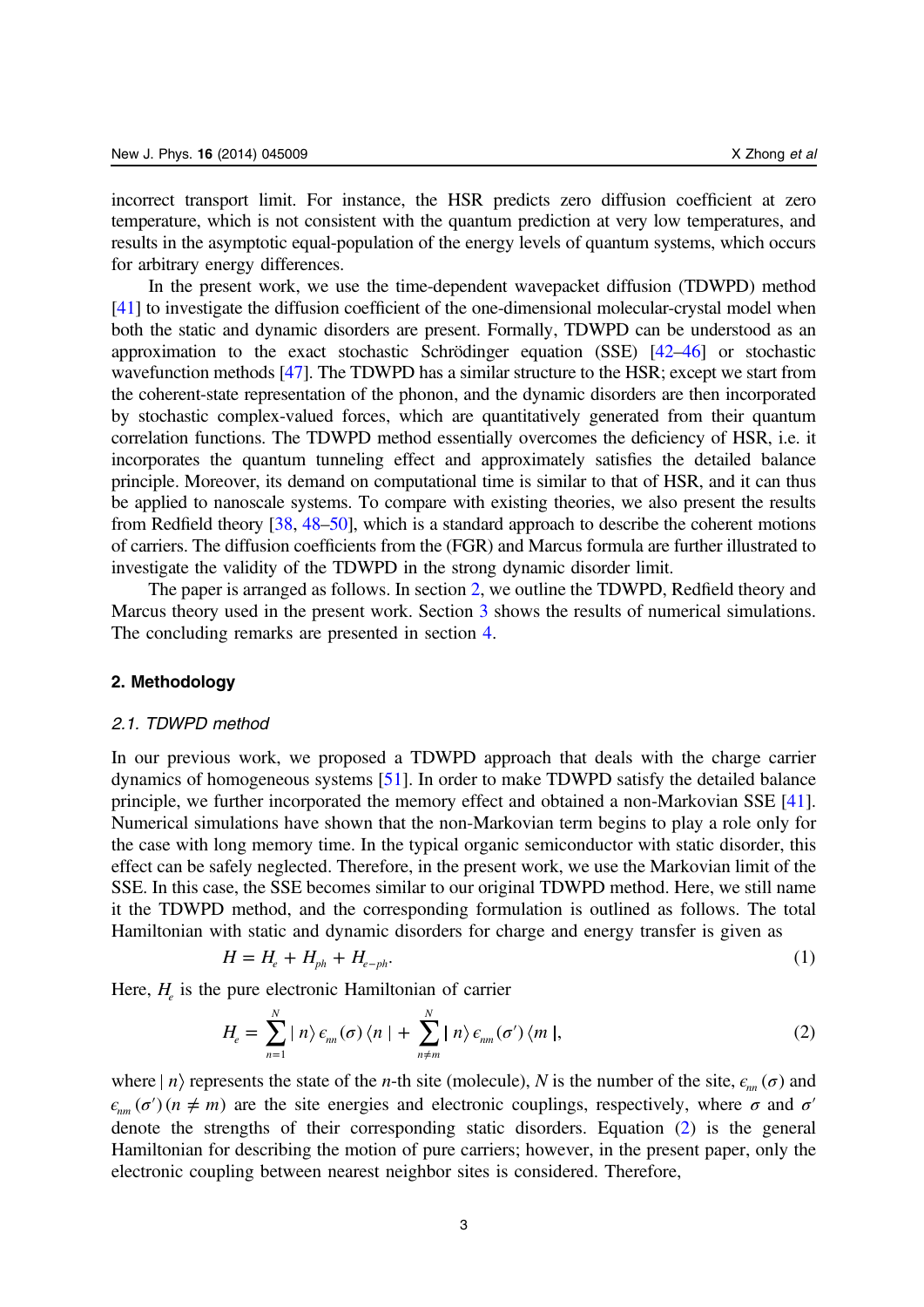$$
H_e = \sum_{n=1}^{N} \left| n \right\rangle \epsilon_{nn}(\sigma) \langle n| + \sum_{n=1}^{N-1} \left( \left| n \right\rangle \epsilon_{n,n+1}(\sigma') \langle n+1| + \left| n+1 \right\rangle \epsilon_{n+1,n}(\sigma') \langle n| \right) \tag{3}
$$

<span id="page-4-0"></span>with  $\epsilon_{n,n+1}(\sigma') = \epsilon_{n+1,n}(\sigma')$ . For a model of identically distributed and independent Gaussian random variables, the probability distribution of  $\epsilon_{nn}(\sigma)$  satisfies  $\frac{1}{\sigma\sqrt{2\pi}}e^{-\frac{(\epsilon_{nn}-(\epsilon_{n})}{2\sigma^2}}$  $\frac{1}{\sqrt{2\pi}}e^{-\frac{(\epsilon_{nn}-\langle \epsilon_{nn}\rangle)}{2\sigma^2}}$ 2  $\frac{\left(\epsilon_{nn} - \langle \epsilon_{nn} \rangle\right)^2}{2\sigma^2}$  with the expectation  $\langle \epsilon_{nn} \rangle$ . In a similar fashion, one can incorporate the static disorder in the electronic coupling. In the present work, we only focus on static disorders on the site energies (diagonal terms), thus the off-diagonal couplings  $\epsilon_{nm}(\sigma')$  are set to constants.

The dynamic disorder is described by the Hamiltonian  $H_{ph}$  of molecular vibrational motions and the electron–phonon coupling  $H_{\epsilon_{n}}$ . They are given by

$$
H_{ph} = \sum_{n=1}^{N} \sum_{j=1}^{N_{ph}^{n}} \omega_{nnj} \left( a_{nnj}^{+} a_{nnj} + \frac{1}{2} \right) = \sum_{n=1}^{N} H_{ph}^{n}, \tag{4}
$$

$$
H_{e-ph} = \sum_{n=1}^{N} \sum_{m=1}^{N} \sum_{j=1}^{N_{ph}} C_{nmj} \left( a_{nmj}^{+} + a_{nmj} \right) \left| n \right\rangle \left\langle m \right|, \tag{5}
$$

where  $N_{ph}^n$  is the number of phonon modes in the *n*-th site,  $a_{nmj}^+$  and  $a_{nmj}^-$  are the creation and annihilation operators of the *j*th phonon mode with frequency  $\omega_{nmj}$ , respectively (the mass scaled coordinates and units with  $\hbar = 1$  are used throughout the paper),  $C_{nmj}$  represents the strength of electron–phonon interactions which cause the random fluctuations of site energies ( $n = m$ ) and electronic couplings  $(n \neq m)$  (for the abbreviation, we use the subscript *j* instead of *nmj* in the following). It is noted that  $C_i$  are related to the displacements  $\Delta Q_i$  from equilibrium configurations by the relationship  $C_j = \Delta Q_j \omega_j^{3/2} / \sqrt{2}$ . The corresponding mode-specific reorganization energies are  $(1/2) \omega_j^2 \Delta Q_j^2$ , in which  $\omega_j$  and  $\Delta Q_j$  can be easily obtained for the realistic molecules from electronic structure calculations [[12,](#page-15-0) [52](#page-15-0)].

In the following, we transform the total Hamiltonian equation  $(1)$  $(1)$  into the interaction representation with respect to the phonon Hamiltonian. In this case, the total Hamiltonian becomes time-dependent, and is expressed by

$$
H(t) = e^{iH_{ph}t} \left( H_e + H_{e-ph} \right) e^{-iH_{ph}t}
$$
  
=  $H_e + \sum_{n=1}^{N} \sum_{m=1}^{N} \sum_{j=1}^{N_{ph}} C_j \left( a_j^+ e^{i\omega_j t} + a_j e^{-i\omega_j t} \right) |n\rangle \langle m|.$  (6)

The corresponding total wavefunction  $|\Psi(t)\rangle$  in the interaction representation satisfies

$$
i\frac{\partial |\Psi(t)\rangle}{\partial t} = H(t)|\Psi(t)\rangle, \tag{7}
$$

and has a formal solution  $|\Psi(t)\rangle = U(t)|\Psi(0)\rangle$ , where the unitary propagator  $U(t)$  satisfies  $i \frac{\partial U(t)}{\partial t} = H(t) U(t)$  with  $U(0) = 1$ , and its explicit expression is

$$
U(t) = e^{iH_{ph}t}e^{-i\left(H_e + H_{ph} + H_{e-ph}\right)t}.
$$
\n(8)

To extract the time evolution of the wavefunction for the carrier only, we expand  $|\Psi(t)\rangle$  in the basis set of the unnormalized Bargmann coherent states for phonon motions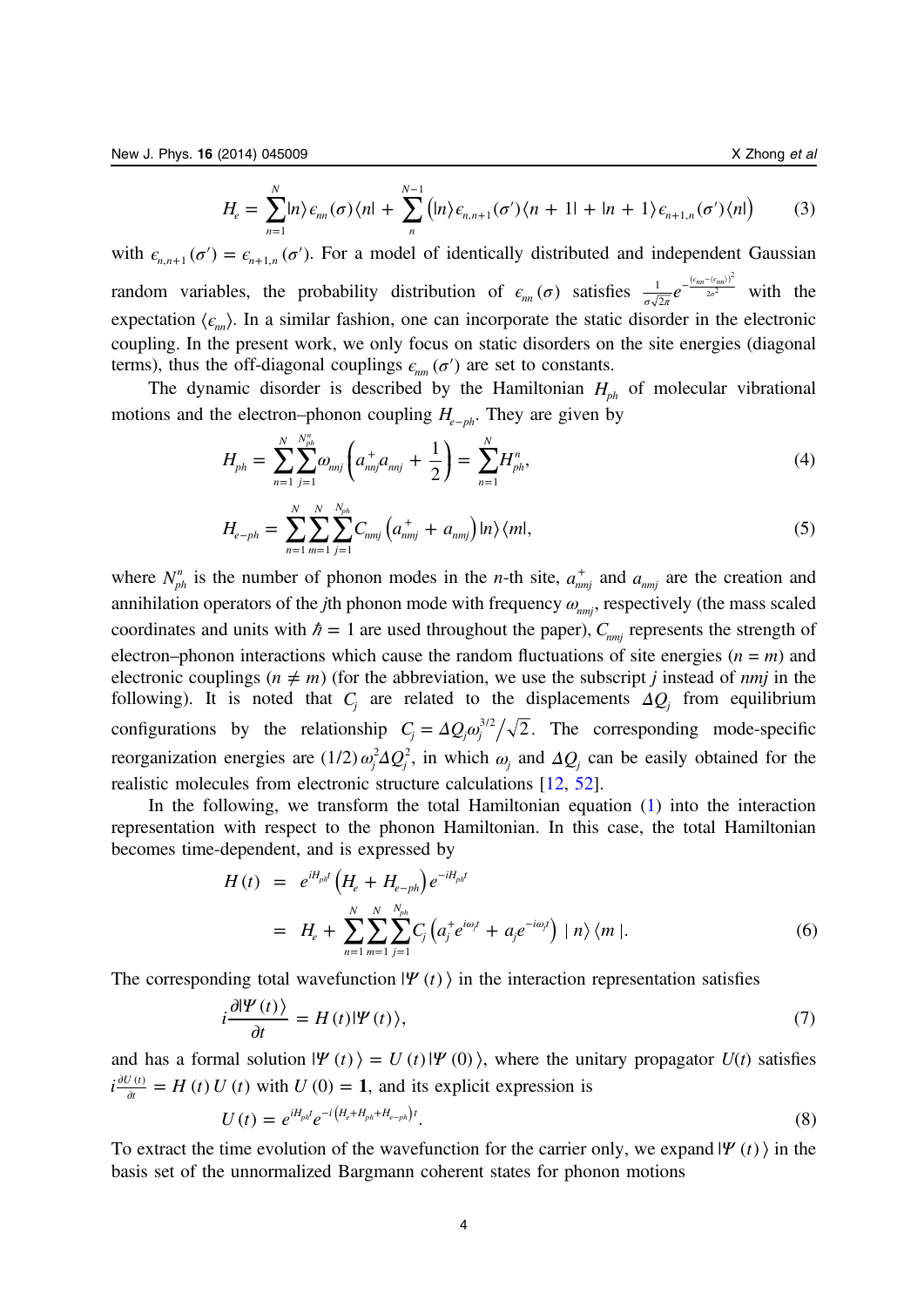$$
|\Psi(t)\rangle = \int \frac{d^2\alpha}{\pi} e^{-|\alpha|^2} | \alpha \rangle | \psi_{\alpha}(t) \rangle, \qquad (9)
$$

<span id="page-5-0"></span>where  $|\alpha\rangle = e^{a a^{\dagger}} |0\rangle$ ,  $d^2\alpha = d$  (Re  $\alpha$ )  $d$  (Im  $\alpha$ ),  $|\alpha\rangle = |\alpha_1\rangle | \alpha_2\rangle \cdots |\alpha_j\rangle \cdots = \prod_{j=1}^{N_{ph}} |\alpha_j|$  $\langle \sigma_1 \rangle \mid \alpha_2 \rangle \cdots \mid \alpha_j \rangle \cdots = \prod_{j=1}^{N_{ph}} \mid \alpha_j \rangle$ , and  $\vert \psi_a(t) \rangle$  represents the component of the total wavefunction on the coherent state  $\vert \alpha \rangle$ . With the assumption that at the initial time the phonons are in the thermal equilibrium distribution  $\rho_{ph}^T$  and the carrier is located at the  $|\psi(0)\rangle$  state, the reduced density operator of the carrier can be then written as

$$
\rho(t) = \text{Tr}_{ph}(|\Psi(t)\rangle\langle\Psi(t)|) = \text{Tr}_{ph}\Big(U(t)|\Psi(0)\rangle\langle\Psi(0)|\rho_{ph}^T U^+(t)\Big)
$$

$$
= \int \frac{d^2\alpha}{\pi} e^{-|\alpha|^2} \int \frac{d^2\beta}{\pi\bar{n}} e^{-\frac{\bar{n}+1}{\bar{n}}|\beta|^2} e^{\alpha*\beta+\beta*\alpha} |\Psi_{\alpha,\beta}(t)\rangle\langle\Psi_{\alpha,\beta}(t)| \qquad (10)
$$

where  $\left|\psi_{\alpha,\beta}(t)\right\rangle = e^{-\alpha^*\beta}\left\langle \alpha \mid U(t) \mid \beta \right\rangle \mid \psi(0)\right\rangle$  and  $\mid \beta \rangle$  denotes the coherent state of phonon distribution at the initial time. With the use of creation (annihilation) operators and coherent states, we can obtain the following time evolution equation for the carrier wavefunction

$$
i \left| \psi_{\alpha,\beta}(t) \right\rangle = \left( H_e + F(t) \right) \left| \psi_{\alpha,\beta}(t) \right\rangle - i \int_0^t d\tau \sum_{n m j} C_j e^{-i\omega_j(t-\tau)} \left| n \right\rangle \left\langle m \left| A(t,\tau) \right\rangle \right. \tag{11}
$$

with the stochastic forces  $F(t) = \sum_{n m j} C_j \left( \alpha_j^* e^{i\omega_j t} + \beta_j e^{-i\omega_j t} \right) \ln \left| n \right|$ . Here, it must be pointed out that the stochastic forces of forward and backward propagation are not explicitly related through one stochastic equation, and the non-Markovian term thus turns up to incorporate the correlation such that equation  $(11)$  can be used to obtain the correct carrier dynamics and is equivalent to SSEs with a functional derivative [\[42](#page-15-0)]. Alternatively, Moix and Cao have recently proposed a hybrid stochastic hierarchical equation of motion to treat the non-Markovian characteristics of the bath exactly [[47\]](#page-15-0). For simplicity of numerical simulations, we make several approximations of equation (11) (see appendix [A](#page-14-0) or  $[41]$  $[41]$  for more details) and can finally obtain

$$
i \left| \psi_{\alpha,\beta}(t) \right\rangle = \left( H_e + F(t) - iL \int_0^t d\tau \alpha(\tau) e^{-iH_e\tau} L e^{iH_e\tau} \right) \left| \psi_{\alpha,\beta}(t) \right\rangle, \tag{12}
$$

where  $\alpha(t) = \sum_j C_j^2 e^{-i\omega_j t}$ . The square modulus of  $\psi_{\alpha,\beta}(t)$  represents the probability of the wavefunction starting from coherent state  $\ket{\beta}$  at initial time to the  $\ket{\alpha}$  state at time t. The pure carrier dynamics can be obtained from the sum over  $\alpha$  and  $\beta$  indices with the thermal weight factor. In the numerical implementation, one alteratively considers  $\alpha$  and  $\beta$  as stochastic quantities, and the resulting correlation function of  $F(t)$  for the diagonal terms should satisfy

$$
C(t) = \langle F^*_{n}(t)F_n(0)\rangle_{\alpha,\beta} = \int_0^\infty \frac{J(\omega)d\omega}{\pi} \left(\coth\frac{\omega\beta^T}{2}\cos(\omega t) - i\sin(\omega t)\right),\tag{13}
$$

where  $\beta^T = 1/(k_b T)$ , T is temperature, and  $J(\omega)$  is the spectral density function.  $\alpha(t)$  in equation (12) is the zero temperature limit of  $C(t)$  and does not depend on the stochastic quantities. The similar correlation functions for off-diagonal terms can be derived if the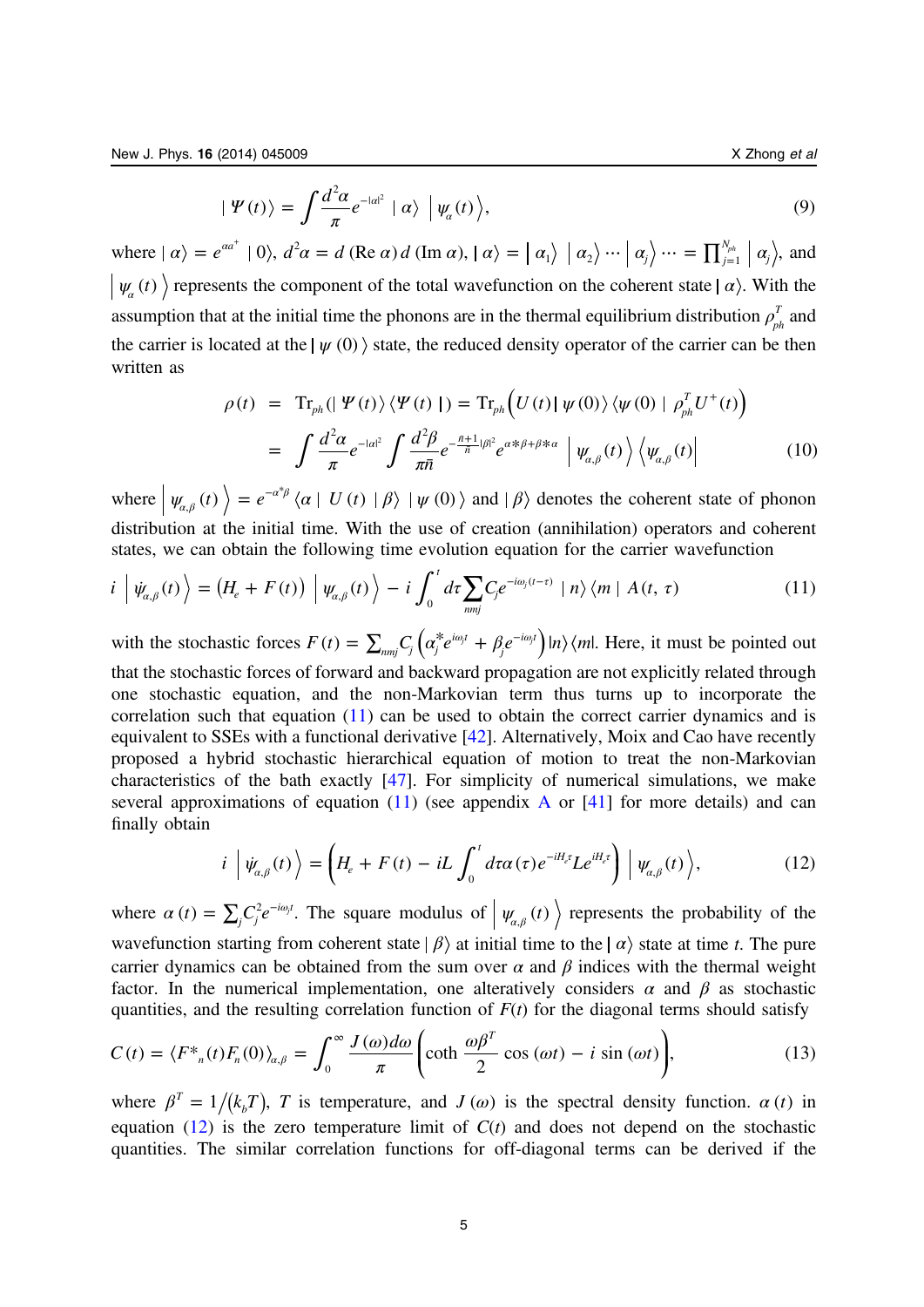<span id="page-6-0"></span>dynamic disorders are incorporated in the electronic couplings, i.e. if  $C_{nmi}$  are not zero for  $n \neq m$ .

It is noted that the Markovian integral part in equation [\(12](#page-5-0)) is obtained from the first-order approximation [\[41](#page-15-0)], and the more accurate expression can be derived as the higher order terms are incorporated in the memory integral. Nevertheless, the numerical simulations have approved that equation ([12\)](#page-5-0) can reproduce the exact results of the rigorous quantum approaches for systems with not too small a frequency and not too large a reorganization energy at low and high temperatures, and the possible reason for this consistence is that most of the memory effect is already incorporated from stochastic forces via equation [\(13](#page-5-0)).

From equation ([13\)](#page-5-0), the stochastic dynamic disorder  $F(t)$  can be generated by

$$
F(t) = \sum_{k=1}^{N} \sqrt{J(\omega_k)\Delta\omega/\pi} \left( \sqrt{A(\omega_k)} \cos(\omega_k t + \phi_k) + i\sqrt{B(\omega_k)} \sin(\omega_k t + \phi_k) \right)
$$
(14)

with  $A(\omega) = \coth (\omega \beta^{T}/2) + \csch(\omega \beta^{T}/2)$  and  $B(\omega) = \coth (\omega \beta^{T}/2) - \csch(\omega \beta^{T}/2)$ .  $J(\omega) = \frac{\pi}{2} \sum_{j} \frac{\chi_j^2}{\omega_j} \delta(\omega - \omega_j)$  $\frac{d^2y}{dx^2}$  *(ω – ω<sub>j</sub>*) with  $\chi_j = \Delta Q_j \omega_j^2$  is the spectral density function, commonly used for the phonon bath. Here,  $\omega_k = k \Delta \omega$ ,  $\Delta \omega = \omega_{max}/N$  and  $\omega_{max}$  is the upper cutoff frequency of the spectral density.  $\phi_k$  are the independent random phases which are uniformly distributed over the interval  $(0, 2\pi)$ .

Now, we can solve equation ([12\)](#page-5-0) at a given  $F(t)$  (i.e. at the given  $\beta$  and  $\alpha$ ) by equation (14). We must emphasize that coherent states are used in the derivation of the TDWPD approach but are not used in the simulations. As the carrier wavefunction is expanded in the site representation  $\psi_{\alpha,\beta}(t) = \sum_{n}^{N} c_n(t) \mid n \rangle$ , the population dynamics  $\rho_{nn}(t)$  are thus straightforwardly given by  $\rho_m(t) = \langle c_n^*(t) c_n(t) \rangle$ . The diffusion coefficient  $D(T)$  can be then calculated from

$$
D(T) = \lim_{t \to \infty} \frac{\langle q^2(t) \rangle}{2dt},\tag{15}
$$

where d is the dimension of the system and  $\langle q^2(t) \rangle$  is the mean-squared displacement of the carrier, which can be calculated according to

$$
\langle q^2(t)\rangle = \sum_n \langle n|n^2\rho(t)|n\rangle l^2 = \sum_n \rho_{nn}(t)n^2 l^2,
$$
\n(16)

here, *l* is the distance between two adjacent sites [[38\]](#page-15-0).

#### 2.2. Secular Redfield equations

When the electron–phonon interaction is weak, the perturbation theory leads to the well-known Redfield equations. Under the secular approximation [\[48](#page-15-0)–[50\]](#page-15-0), the carrier population and coherence are decoupled from each other, and the resulting Redfield equation in the energy level representation is then written as

$$
\dot{\rho}_{\mu\nu}(t) = -i\omega_{\mu\nu}\rho_{\mu\nu}(t) + (1 - \delta_{\mu\nu})R_{\mu\nu,\mu\nu}\rho_{\mu\nu}(t) + \delta_{\mu\nu}\sum_{\kappa}R_{\mu\mu,\kappa\kappa}\rho_{\kappa\kappa}(t). \tag{17}
$$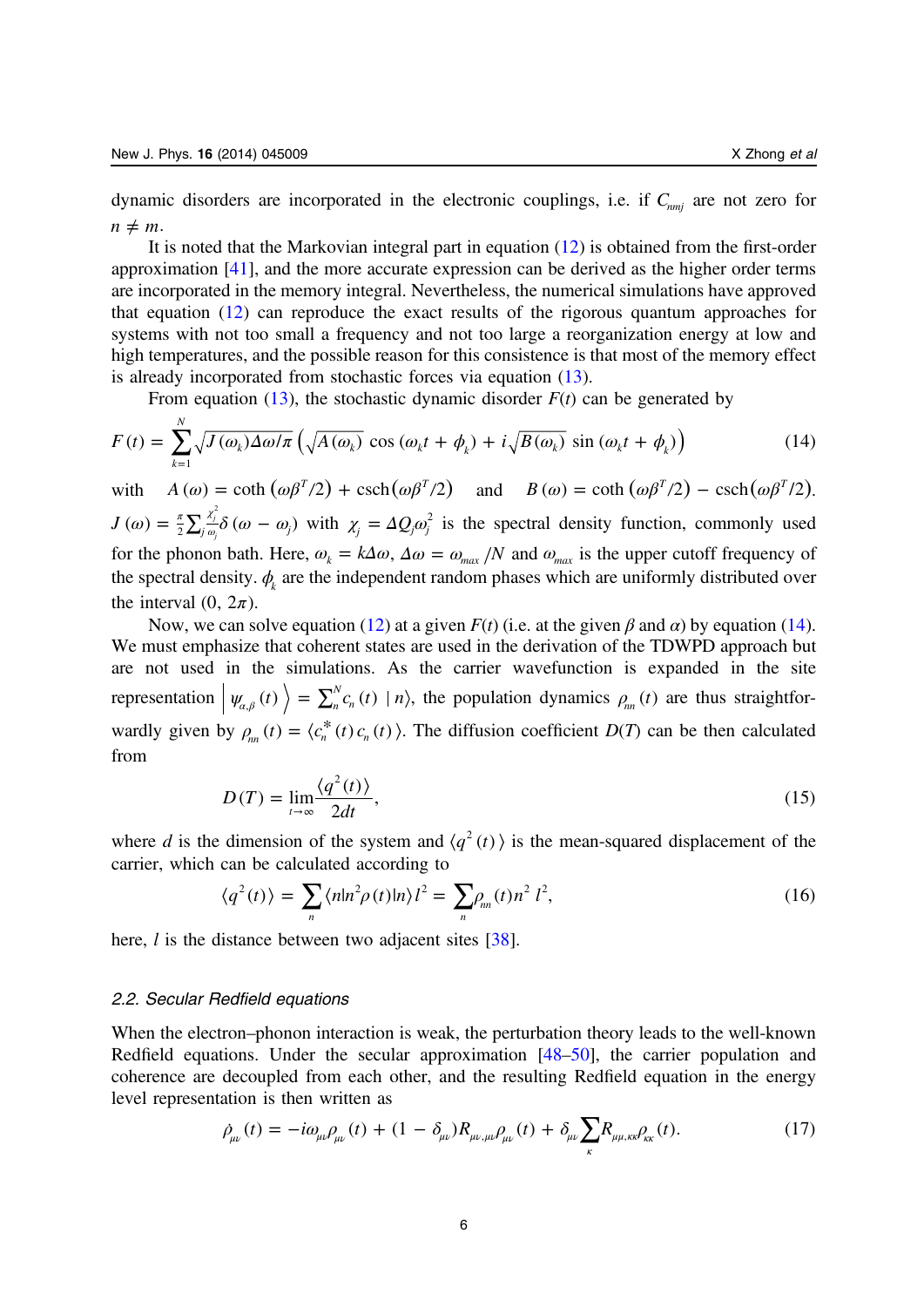<span id="page-7-0"></span>Here,  $R_{\mu\nu,\mu\nu}$  and  $R_{\mu\mu,\kappa\kappa}$  represent the coherent dephasing and population relaxation rates, respectively, and can be expressed as

$$
R_{\mu\nu,\mu'\nu'} = \Gamma_{\nu'\nu,\mu\mu'} + \Gamma_{\mu'\mu,\nu\nu'}^* - \delta_{\nu\nu'} \sum_{\kappa} \Gamma_{\mu\kappa,\kappa\mu'} - \delta_{\mu\mu'} \sum_{\kappa} \Gamma_{\nu\kappa,\kappa\nu'}^* \tag{18}
$$

with

$$
\Gamma_{\mu\nu,\mu'\nu'} = \sum_{m} \langle \mu \mid m \rangle \langle m \mid \nu \rangle \langle \mu' \mid m \rangle \langle m \mid \nu' \rangle \int_{0}^{\infty} e^{-i\omega_{\mu'\nu}t} C(t) dt,
$$
\n(19)

where  $|m\rangle$  denote the site eigenstates, the state vectors labeled with Greek characters, such as  $|\mu\rangle$  and  $|\nu\rangle$ , are the eigenstates of the pure carrier Hamiltonian, and  $\omega_{\mu\nu} = E_{\mu} - E_{\nu}$  is the eigenstate energy difference. Once the reduced density matrix  $\rho_{\mu\nu}(t)$  is obtained, the meansquared displacement of the carrier can be easily calculated by

$$
\langle q^2(t)\rangle = \sum_n \langle n \mid n^2 \rho(t) \mid n \rangle l^2 = \sum_n \sum_{\mu\nu} T^*_{n\mu} \rho_{\mu\nu} T_{\nu n}(t) n^2 l^2,\tag{20}
$$

where  $T_{n\mu}$  is the transform matrix element between the site and eigenstate energy level representation [\[38](#page-15-0)].

#### 2.3. Marcus formula and FGR

In the limits of weak electronic coupling and strong electron–phonon interactions (large reorganization energies), the coherent motion of the carrier among sites is negligible and the dynamics of the carrier essentially obey the hopping mechanism. In this situation, the wellknown Marcus formula and FGR can be used to estimate carrier diffusion coefficients based on the assumption that the carrier only jumps to its nearest neighbor site and that successive jumps are uncorrelated. The carrier diffusion coefficient is thus given by [\[53](#page-15-0), [54](#page-15-0)]

$$
D(T) = \frac{l^2 k(T)}{2d}.\tag{21}
$$

Here,  $k(T)$  is the carrier transfer rate from the molecule *n* to  $n + 1$ , and all the nearest neighbor transfer rates are assumed to be the same. At the high-temperature limit,  $k(T)$  is given by the Marcus formula

$$
k(T) = \langle \epsilon_{n,n+1} \rangle^2 \sqrt{\frac{\pi}{\lambda k_B T}} \exp\left[ -\frac{(\Delta G + \lambda)^2}{4\lambda k_B T} \right],
$$
 (22)

where  $\langle \epsilon_{n,n+1} \rangle$  is the average electronic coupling,  $\lambda$  is the reorganization energy, and  $\Delta G = \langle \epsilon_{n+1,n+1} \rangle - \langle \epsilon_{n,n} \rangle$  is the driving force. As the nuclear tunneling is incorporated, the Marcus formula in equation  $(22)$  is replaced by the following FGR expression

$$
k(T) = \langle \epsilon_{n,n+1} \rangle^2 \int_{-\infty}^{+\infty} dt \, \exp \{ -i\Delta Gt - \sum_i S_i [(2n_i + 1) - n_i e^{-i\omega_i t} - (n_i + 1) e^{i\omega_i t}] \}
$$
(23)

with  $n_i = 1/(e^{\beta^T \omega_i} - 1)$ , and  $S_i = \lambda_i/\omega_i$  is the Huang–Rhys factor. In the practical calculations, one commonly uses the approximation of a one-effective mode [\[55](#page-15-0), [56\]](#page-15-0). In this case, equation (23) derived from FGR can be analytically carried out and the carrier transfer rate is given by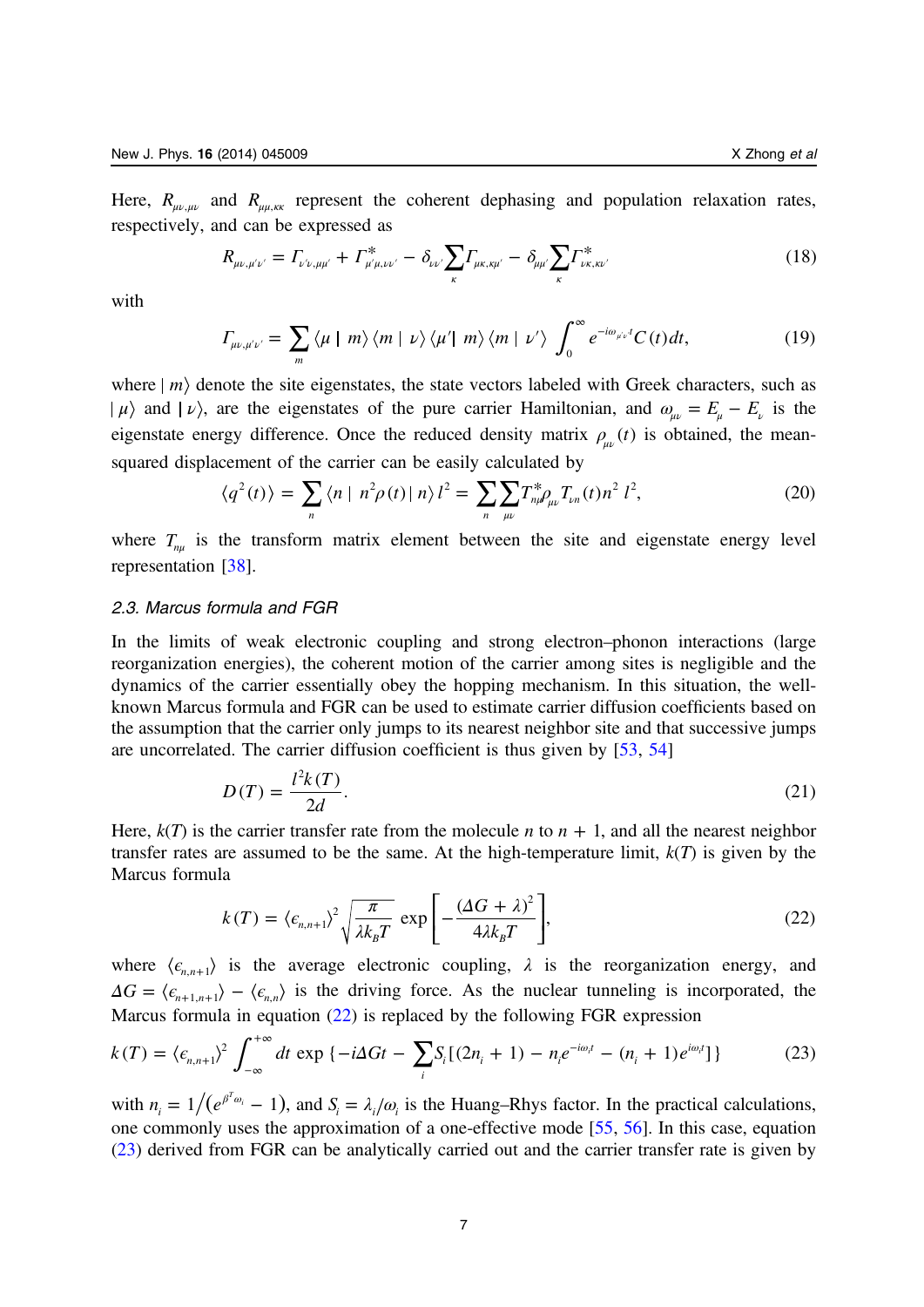$$
k(T) = \frac{2\pi \langle \epsilon_{n,n+1} \rangle^2}{\omega_{\text{eff}}} \left( \frac{\bar{n} + 1}{\bar{n}} \right)^{p/2} \exp \left[ -S(2\bar{n} + 1) \right] I_p \{ 2S [\bar{n}(\bar{n} + 1)]^{1/2} \}, \qquad (24)
$$

<span id="page-8-0"></span>where  $p = \Delta G/\omega_{\text{eff}}$ ,  $\bar{n} = 1/(e^{\beta^T \omega_{\text{eff}}} - 1)$ , and  $I_p$  is the modified Bessel function. This single mode method has been demonstrated to successfully predict the rigorous charge transfer rate calculated from equation [\(23](#page-7-0)), especially for the mode having a high effective frequency  $\omega_{\text{eff}}$ [[56\]](#page-15-0).

#### 3. Numerical results

To model the carrier dynamics, we use a simple one-dimensional chain, although the multidimensional systems can in principle be handled by the present approaches. In the regime of parameters used in the simulations, it is found that 200 sites  $(N = 200)$  are enough to reproduce the real time dynamics, i.e. the population never arrives at the two edges of the chain during the propagation time as the initial carrier is localized at the center. For the phonon motions, the spectral density of phonons is taken as a Debye–Drude-type form

$$
J(\omega) = \frac{\eta \omega \omega_c}{\omega^2 + (\omega_c)^2},\tag{25}
$$

where *n* is the electron–phonon interaction strength, the corresponding reorganization energy  $\lambda$ is equal to  $\eta$ , and  $\omega$  is the characteristic frequency of the phonon bath. Since the reorganization energy between two sites is  $\eta$  for the Debye–Drude-type spectral density, it allows us to investigate the effects of dynamic disorder and bath memory length independently. In the simulations, all the parameters are given in the unit of electronic coupling, i.e.  $\langle \epsilon_{n,n+1} \rangle = 1.0$ . The carrier dynamics are thus determined by four parameters:  $\sigma$  for static disorder,  $\omega_c$ ,  $\eta$  and the temperature  $T(\beta^T)$  for dynamic disorder. In the following, we will demonstrate the effect of dynamic disorder in the weak, intermediate and strong damping regimes on the carrier dynamics as well as its joint effect with static disorder.

#### 3.1. Carrier dynamics in the weak dynamic disorder regime

In the weak dynamic disorder regime, the reorganization energy is much smaller than the electronic coupling, as in conventional inorganic semiconductors. In the extreme limit of the zero dynamic and static disorders, the carrier motion is ballistic and the diffusion coefficient does not exist. In the other limit with only static disorder, the diffusion coefficient becomes zero because of the Anderson localization. To reproduce the diffusive behavior, both the static and dynamic disorders are required. To show this, we have calculated the carrier dynamics and determined the diffusion coefficients as the dynamic disorder is turned on. Figure [1](#page-9-0) plots the temperature dependence of diffusion coefficients at a fixed static disorder ( $\sigma^2 = 1.0$ ) for several small values of  $\eta$  with  $\omega = 1.0$ . Although the dynamic disorder parameter  $\eta$  changes from 0.001 to 0.01, the behaviors of diffusion coefficients with respect to temperature are similar. At low temperatures, the diffusion coefficients are nearly temperature independent. With the increasing of temperature, the diffusion coefficients begin to linearly increase with temperature at first, and then decrease after they reach to maximum values at the optimal temperature. This non-monotonic property is obviously different from the band-like theory prediction that the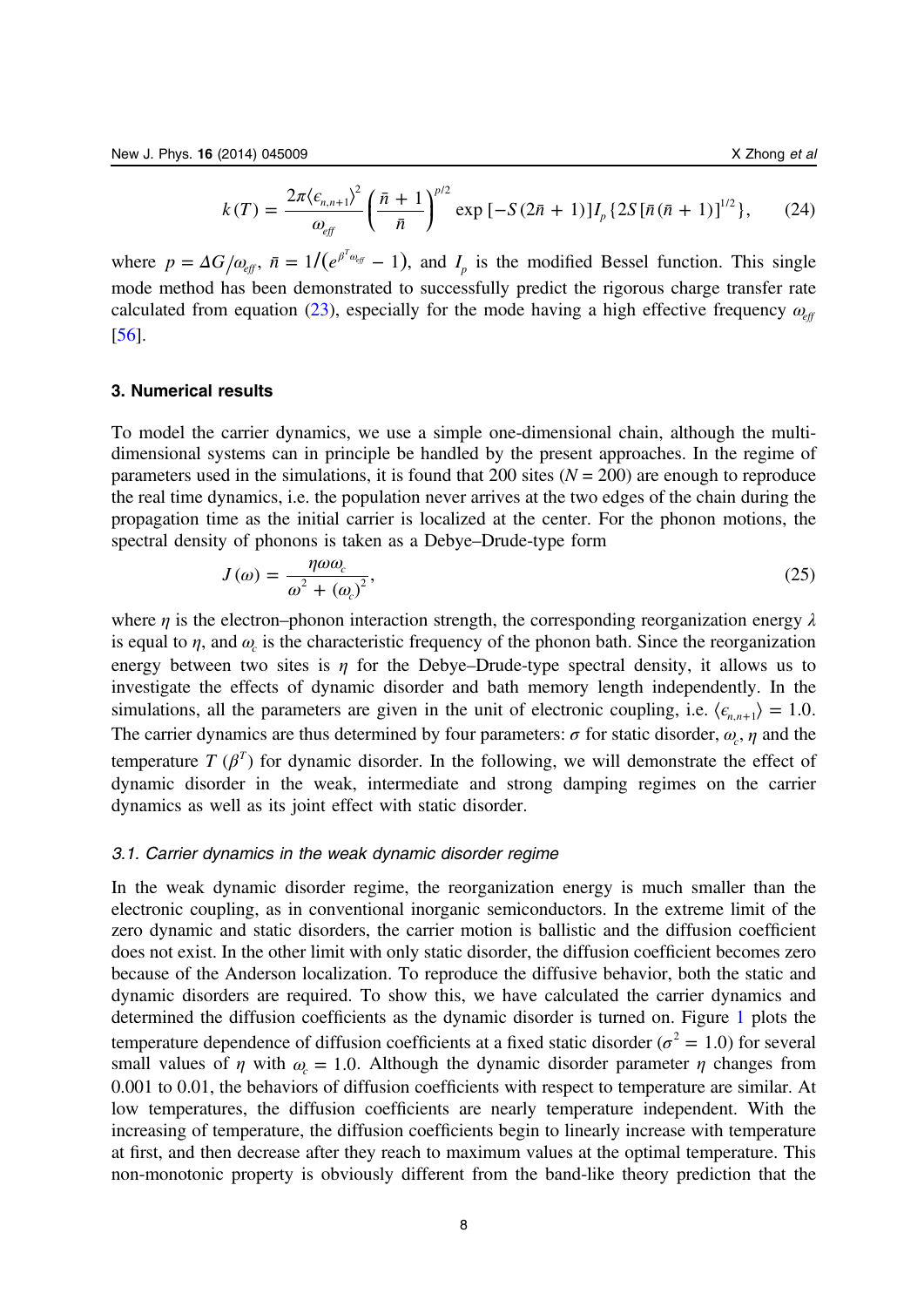<span id="page-9-0"></span>

Figure 1. Temperature dependence of carrier diffusion coefficients with different electron–phonon interactions  $\eta$ , with the parameters set as:  $\sigma^2 = 1.0$  and  $\omega = 1.0$ . The solid lines and dots are the results from the TDWPD approach and Redfield equations, respectively.

mobilities decrease with increasing temperature, but are quite consistent with many experimental observations [\[5,](#page-14-0) [6\]](#page-14-0). In such a weak dynamic disorder regime, Redfield theory is expected to work quite well. At low temperatures, the diffusion coefficients from Redfield theory and the TDWPD method are indeed consistent, although the results from Redfield theory become divergent at high temperatures because of the excitonic basis set in equation ([17\)](#page-6-0). This agreement suggests that the carrier transport is governed by the thermal hopping between delocalized quantum states, which is the signature of quantum transport as discussed in paper I [[38\]](#page-15-0).

The detailed analysis for the different dynamic disorders reveals that the diffusion coefficient becomes larger for a larger value of  $n$ . This can be explained by phonon-assistant carrier transport. More interestingly, the optimal temperatures become lower for larger  $\eta$ , but the maximum values of the coefficients are almost the same, at very high temperatures, and the diffusion coefficient is nearly proportional to  $1/\sqrt{T}$ . This behavior further demonstrates that the carrier transport follows the thermal hopping-type mechanism in these high-temperature limits because it can be approximately predicted from classical Marcus formula.

To investigate the influence of static disorder on carrier diffusion coefficients, we fix the dynamic disorder parameters  $\eta$  to 0.002 and  $\omega$  to 1.0, and calculate the diffusion coefficients with several values of static disorder  $\sigma$ . The obtained results are shown in figure [2.](#page-10-0) Although the temperature dependence of the diffusion coefficients is similar to that of figure 1, i.e. there are maximum diffusion coefficients with respect to temperature, the diffusion coefficients decrease with increasing strength of static disorder, which is opposite to the property of the dynamic disorder. At very high temperatures, moreover, the values of the diffusion coefficients become consistent for three different  $\sigma^2$ .

One possible reason for the above properties of diffusion coefficients may arise from the ratio of strength between the dynamic and static disorder. At low temperatures, the static disorder dominates the carrier dynamics, and the tunneling effect of dynamic disorder breaks down the Anderson localization, resulting in small and temperature-independent diffusion coefficients. With the increasing temperature, the dynamic disorder begins to play an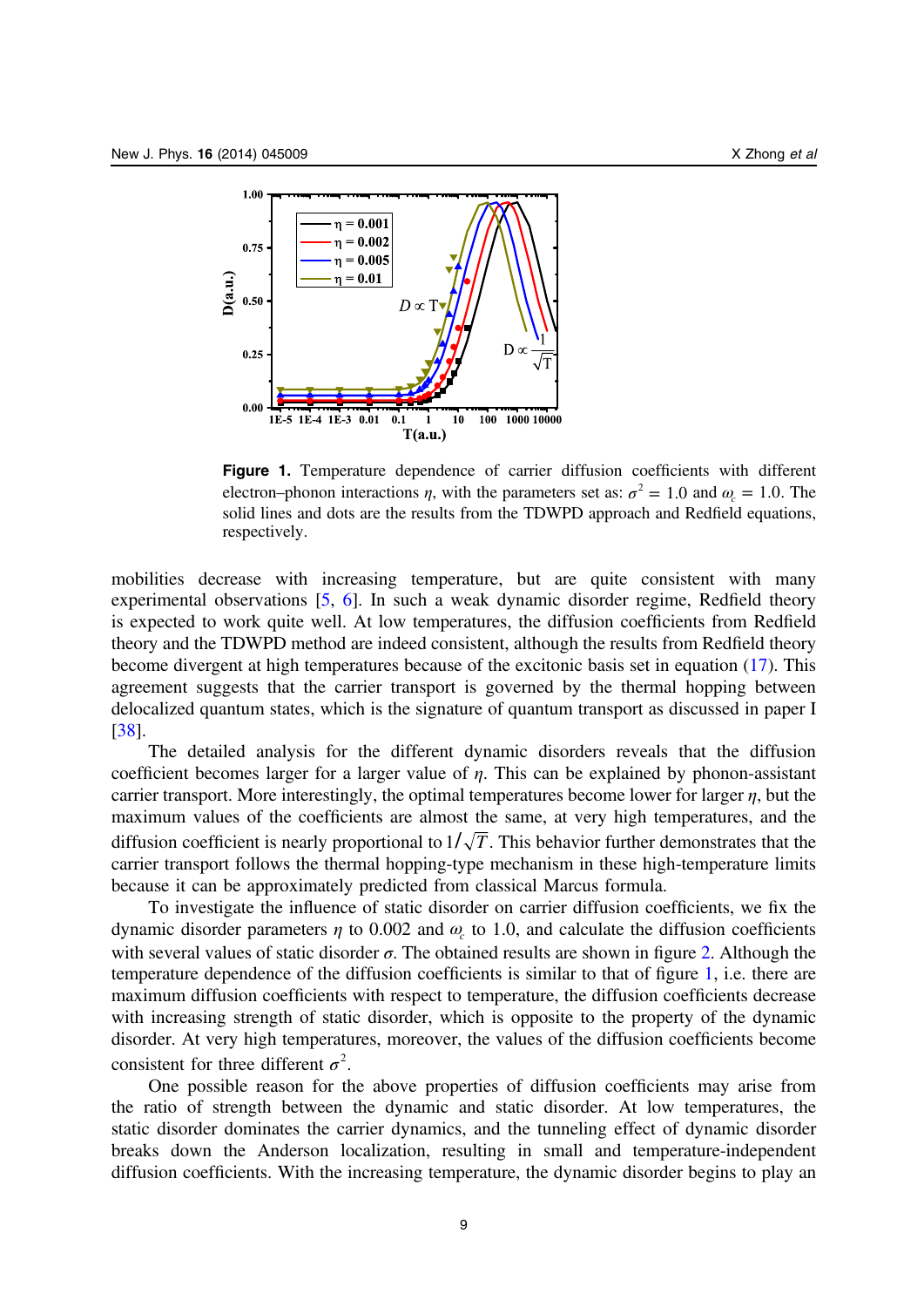<span id="page-10-0"></span>

Figure 2. Temperature dependence of carrier diffusion coefficients with different static disorders  $\sigma^2$ , with the parameters set as:  $\eta = 0.002$  and  $\omega_c = 1.0$ . The solid lines and dots are the results from the TDWPD approach and Redfield equations, respectively.

important role. Due to the static disorder, the carrier motion follows the hopping-type mechanism; therefore, phonon-assistant carrier transport occurs. At high temperatures, dynamic disorder becomes quite strong compared to static disorder, and the carrier dynamics are mainly determined by the dynamic ones, which also explains the failure of the Redfield equation at high temperatures.

#### 3.2. Carrier dynamics in the intermediate dynamic disorder regime

In most organic semiconductors, the reorganization energy generally has the same order of magnitude as the electronic coupling. In this case, the carrier dynamics are diffusive even without the static disorder, as shown in our previous work [\[41](#page-15-0), [51](#page-15-0)]. To investigate the effect of static disorder, we display in figure [3](#page-11-0) the temperature-dependent diffusion coefficients for the given dynamic disorder parameters  $\eta = 0.5$  and  $\omega$  = 1.0, and for several different values of static disorder  $\sigma$ . For the zero static disorder ( $\sigma^2 = 0$ ), the diffusion coefficient has a band-like property, i.e. it monotonously decreases with increasing temperature, consistent with our previous investigations. The implicit mechanism has been explained by the coherent and tunneling effects of carrier motions. With the increasing static disorder, the diffusion coefficient always decreases in the complete temperature regime. As  $\sigma^2$  increases to a certain value, the optimal temperature appears, and the temperature dependence of the diffusion coefficients becomes similar to that in figures [1](#page-9-0) and 2, suggesting that the carrier dynamics begin to follow the hopping mechanism. This can be easily understood by the fact that the action of static disorder always destroys the carrier coherence, and the carrier dynamics thus change gradually from coherent to hopping with the increasing strength of the static disorder.

Figure [3](#page-11-0) also shows that the stronger static disorder leads to the higher optimal temperature. But these optimal temperatures are much smaller than those in the case of weak dynamic disorder (see figures [1](#page-9-0) and 2). Therefore, one expects that the optimal temperature is related to both the static and dynamic disorders: the larger dynamic disorder and smaller static disorder will result in lower optimal temperature. Indeed, we have found that the transition temperatures for  $\eta = 2.0$  are obviously smaller than those in figure [3](#page-11-0) (not shown).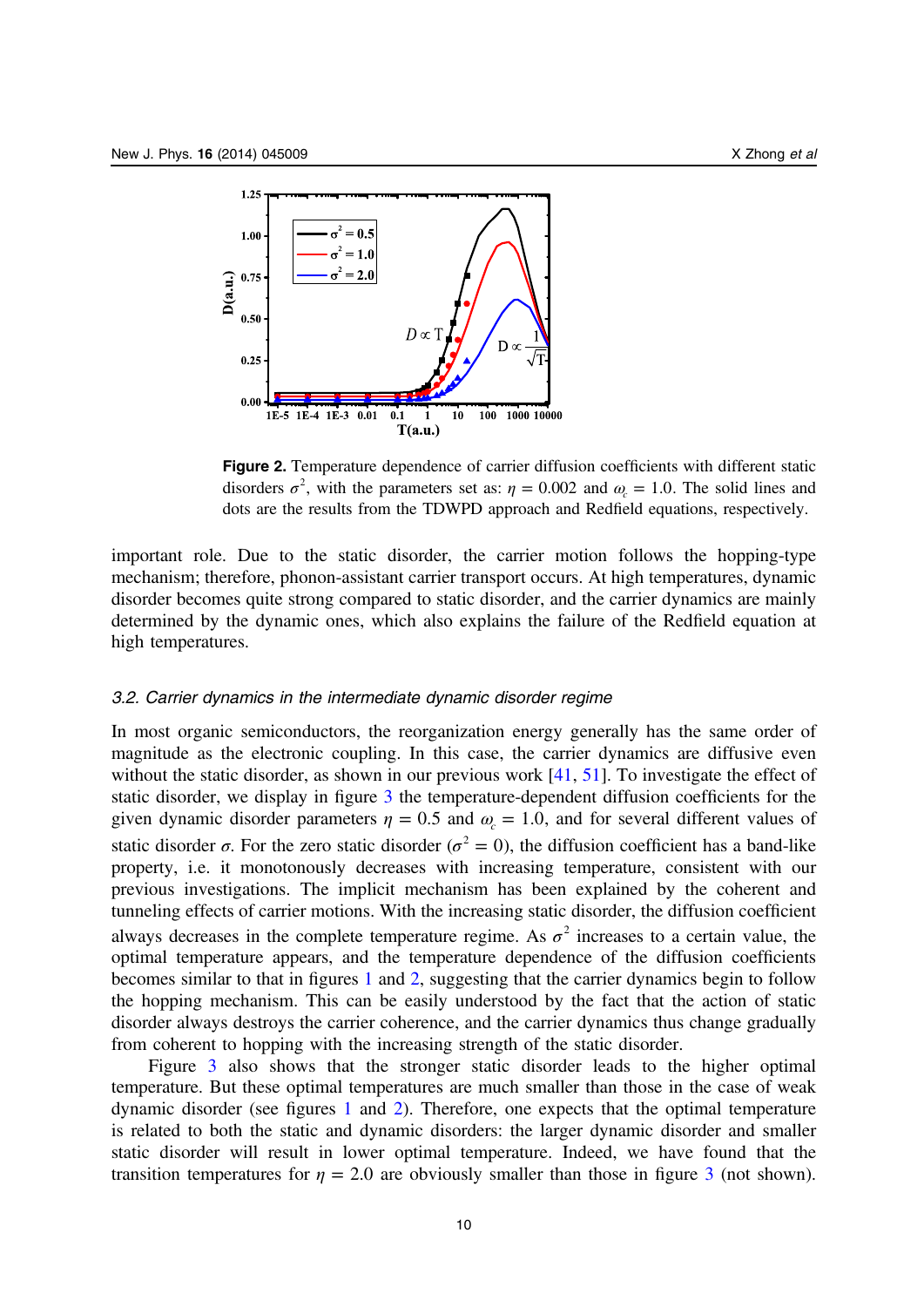<span id="page-11-0"></span>

Figure 3. Temperature dependence of carrier diffusion coefficients with different static disorders  $\sigma^2$  from the TDPWD method, with the parameters set as:  $\eta = 0.5$  and  $\omega_c = 1.0$ .

At sufficiently high temperatures, the dynamic disorder effect should be more dominant than the static disorder one. Figure 3 clearly shows this behavior because the diffusion coefficients for different static disorders become the same and independent of  $\sigma^2$ .

#### 3.3. Carrier dynamics in the strong dynamic disorder regime

For the strong dynamic disorder, the carrier commonly follows the hopping motion because of the high-energy barrier from the large reorganization energy, except at low temperatures where the coherent motion may still be present. In this deep tunneling regime, although the FGR is accurate for the hopping rate between two sites, it neglects the coherence of carrier motion among multi-sites (super-exchange). An accurate description of carrier dynamics with coherence and deep tunneling is still a challenge. The approximation in the present TDWPD expression requires that the dynamic disorder is not very strong. However, we have numerically demonstrated that the TDWPD method may still work even when the reorganization energy is about 10 times larger than the electronic coupling  $(\lambda \approx 10 \langle \epsilon_{n,n+1} \rangle)$  in a spin–boson model. Therefore, the TDWPD method should be suitable for most organic semiconductors or lightharvesting systems. In the simulations, we set  $\lambda = \eta = 4.0$  and  $\omega_c = 1.0$ , and the results are shown in figure [4](#page-12-0) with two different static disorder strengths.

It is clearly seen from figure [4](#page-12-0) that the optimal temperature appears in the system even without static disorder ( $\sigma^2 = 0$ ), which is significantly different from the results in the intermediate dynamic disorder regime. Furthermore, the incorporation of static disorder has little effect on the carrier motions although smaller diffusion coefficients are obtained at not too high temperatures. We thus consider that the carrier transport is dominated by hopping motion in the strong damping regime.

For hopping dynamics and weak electronic coupling, the FGR or its high-temperature limit, the well-known Marcus formula, should work. Therefore, we also calculate carrier diffusion coefficients with the Marcus formula and FGR. In the FGR calculation, one needs to know the effective frequency of phonon motions, which heavily depends on  $\omega_c$ . However, the Debye spectral density predicts a divergent value for this effective frequency, although the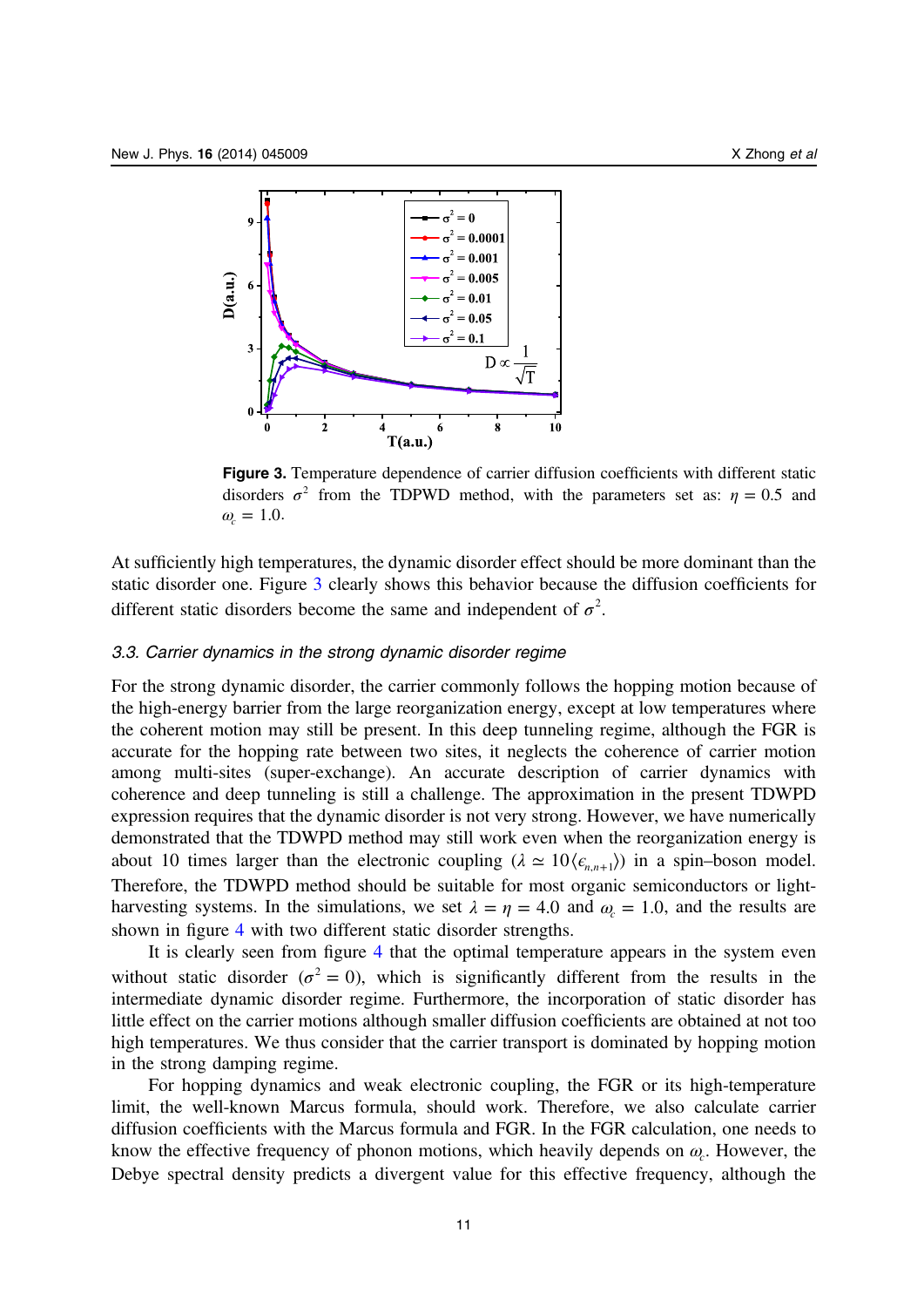<span id="page-12-0"></span>

**Figure 4.** Temperature dependence of carrier diffusion coefficients with  $\eta = 4.0$  and  $\omega$  = 1.0 from the TDPWD method.



**Figure 5.** Temperature dependence of carrier diffusion coefficients of  $\eta = 4.0$  and  $\sigma^2 = 0$  with different  $\omega$ . The solid lines with symbols, and the dotted and solid lines are the results from the TDPWD method, FGR and Marcus formula, respectively.

TDWPD method can straightforwardly use different *ωc*. Figure 5 displays the results with different *ω<sup>c</sup>* from TDWPD, the FGR and Marcus formula, respectively.

It is found that  $\omega$  is a crucial factor in the strong dynamic disorder regime, as it controls the transition of carrier dynamics from band-like to hopping-type. At small  $\omega$ <sub>c</sub> values, the carrier follows the hopping-type motion and the optimal temperature appears. This temperature does not depend on  $\omega_c$ , as shown in figure 5, because the strengths of dynamic disorder remain constant. As *ω<sup>c</sup>* increases, the diffusion coefficient monotonically decreases with temperature. In this case, the coherence and tunneling of carrier motion at low temperatures dominate the diffusion coefficient. Although those explicit differences exist at low temperatures, the diffusion coefficients become consistent for different values of  $\omega_c$  at high temperatures, where the hopping motion controls the diffusion coefficients.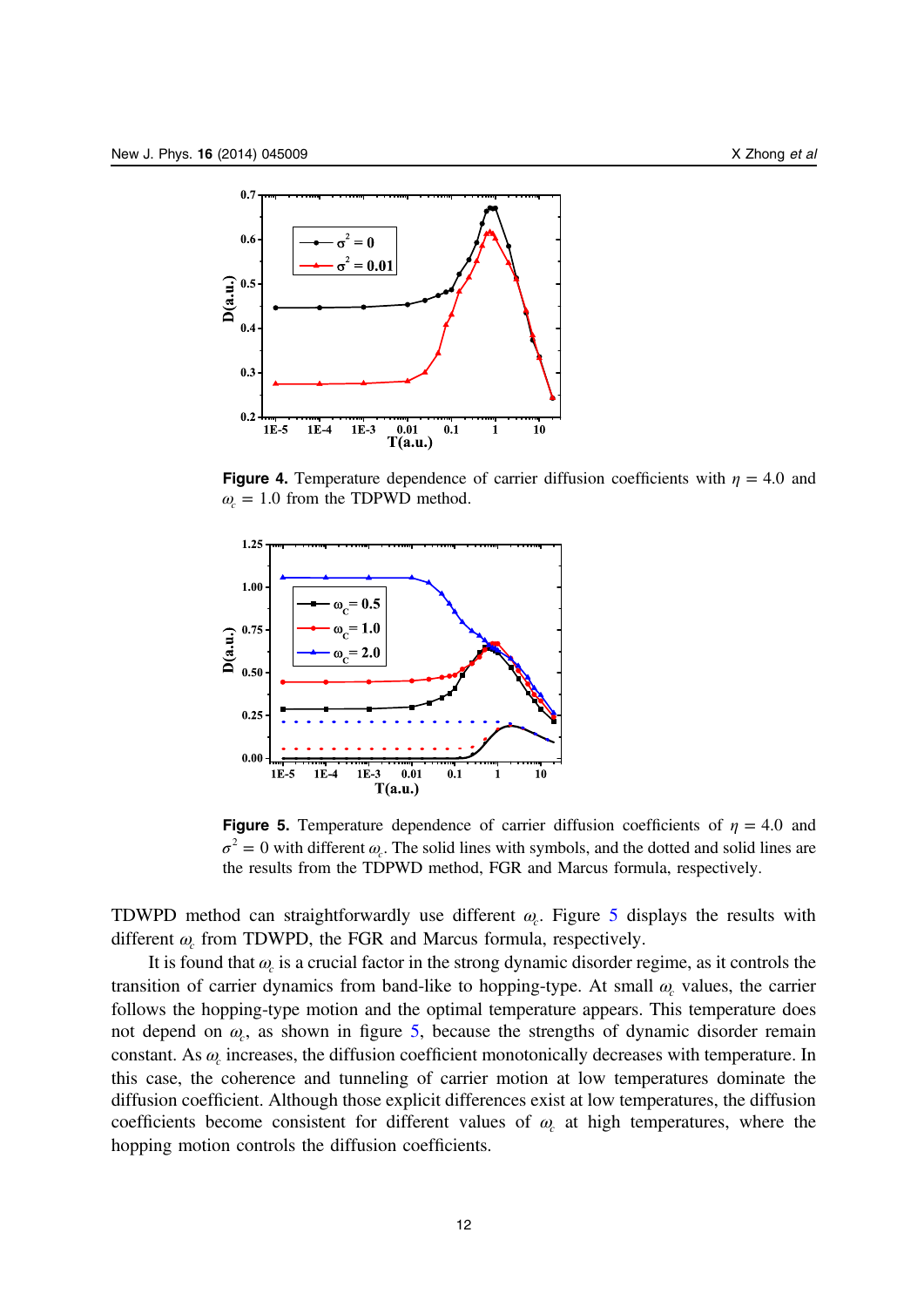<span id="page-13-0"></span>In comparison with the TDWPD method, the Marcus formula, which is independent of *ωc*, predicts a hopping-type motion as expected, because it is suitable for the high-temperature limit and neglects the tunneling effect. However, the FGR predicts a similar property for the TDWPD method: as the effective frequency increases, the coherent motion together with the tunneling becomes dominant. Nevertheless, consistent results from FGR and TDWPD are not obtained. The possible reason for this may arise from the difference between two neighboring site simulations in the FGR and the multi-site dynamics in the TDWPD method, where the quantum correlation function of stochastic forces leads to carrier coherent motion.

#### 4. Conclusion

In summary, the TDWPD approach is used to investigate the transport properties in a onedimensional molecular-crystal model incorporating both static and dynamic disorders. In order to clarify the effects of these disorders on carrier dynamics, three regimes from the weak, intermediate and strong dynamic disorder strengths are analyzed in the present paper. For the purpose of comparison, numerical simulations from the Redfield equation for weak dynamic disorder and the Marcus formula for strong dynamic disorder are also shown. At the weak dynamic disorder, the carrier diffusion coefficient is nearly independent of temperature at low temperatures, and then linearly increases with temperature ( $D \propto T$ ); however, it becomes proportional to  $1/\sqrt{T}$  at very high temperatures, which can be roughly predicted from the classical Marcus formula. Although the Redfield equation is applicable in this case, the numerical simulation shows that it can only apply to the relatively low temperature regime. In the intermediate dynamic disorder regime, the band-like transport is observed with the weak static disorder. As the static disorder increases to a certain value, however, an optimal temperature appears and the temperature dependence of the diffusion coefficients becomes similar to that in the weak dynamic disorder regime. For the strong dynamic disorder, the carrier dynamics can follow the hopping-type mechanism even without static disorder, which is significantly different from the results in the intermediate dynamic disorder regime. Furthermore, it is found that the memory time of dynamic disorder is also an important factor in controlling the transition of carrier motion from band-like to hopping-type, especially in the strong dynamic disorder regime, where the partially coherent motions of the carrier can still be maintained with enough long time memory, leading to a larger diffusion coefficient than that from conventional perturbation theory.

#### **Acknowledaments**

XZ acknowledges helpful discussions with Dr Jeremy Moix, and this work is supported by the NSFC (grant nos 91333101, 21073146 and 21133007), the 973 Program (2013CB834602), NSF (grant no. CHE-1112825) and DARPA (grant no. N99001-10-1-4063). JC is partly supported by the Center of Excitonics, an Energy Frontier Research Center funded by the US Department of Energy, Office of Science, Office of Basic Energy Sciences under award no. DE-SC0001088.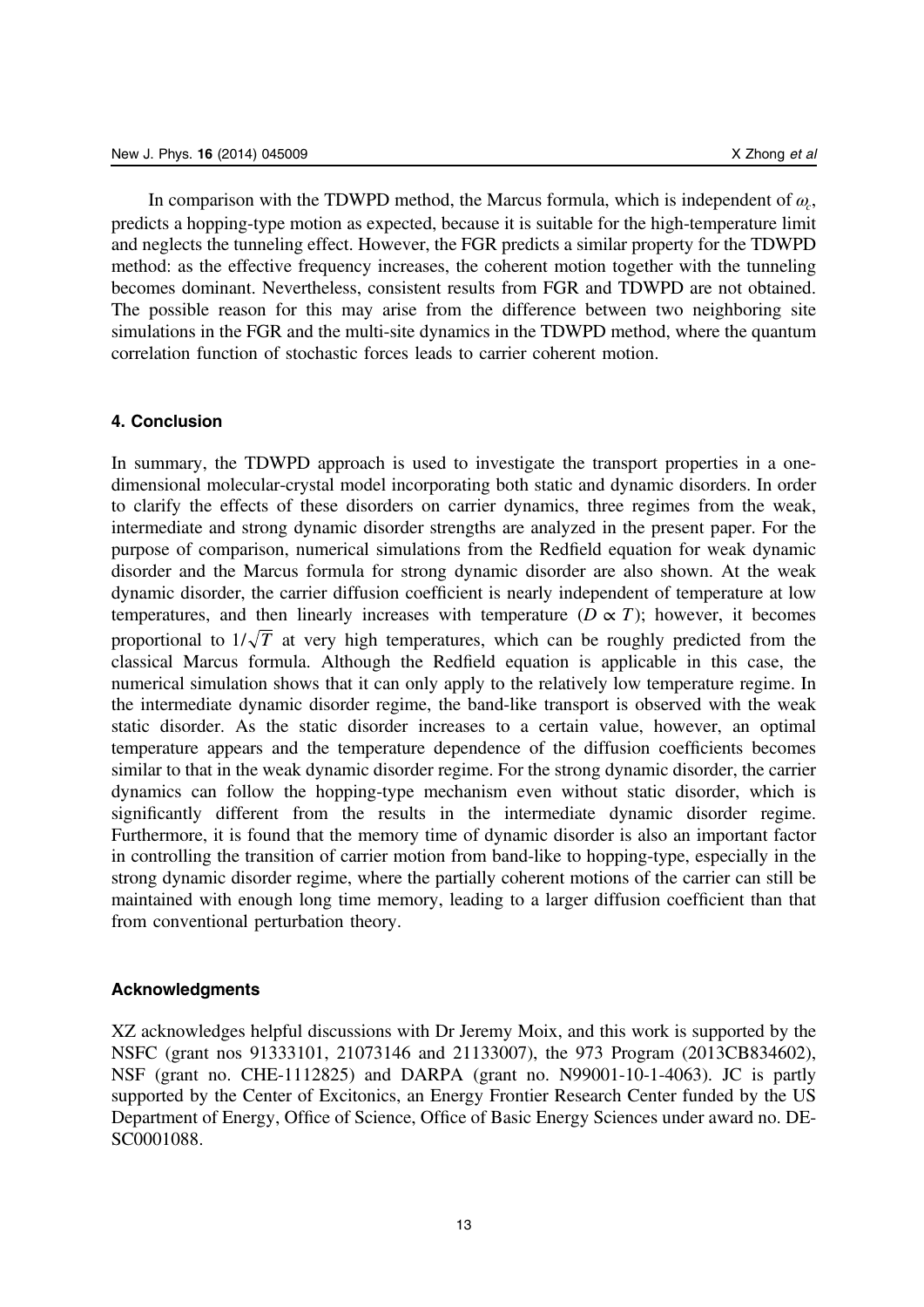#### <span id="page-14-0"></span>Appendix A. Approximations of the non-Markovian term

From the propagation equation  $i\dot{U}(t) = H(t)U(t)$ , one gets the formal solution of  $U(t)$  as follows

$$
U(t) = \exp(-i\int_0^t H(\tau)d\tau),
$$
\n(A.1)

where  $H(\tau)$  is given by equation ([6\)](#page-4-0). With the use of a property of the coherent state  $\langle \alpha | a_j = \frac{\partial}{\partial a_j^*} \langle \alpha | A(t, \tau) \rangle$  can be cast into

$$
A(t, \tau) = e^{-\alpha * \beta} \sum_{nm} C_j \langle \alpha | U(t) U^{-1}(\tau) | n \rangle \langle m | U(\tau) | \beta \rangle | \psi(0) \rangle
$$
  
\n
$$
= e^{-\alpha * \beta} \sum_{nm} C_j e^{-i \int_0^t dt' G(t')} e^{i \int_0^t dt' G(t')} | n \rangle \langle m | \langle \alpha | U(\tau) | \beta \rangle | \psi(0) \rangle
$$
  
\n
$$
= \sum_{nm} C_j e^{-i \int_0^t dt' G(t')} e^{i \int_0^t dt' G(t')} | n \rangle \langle m | \psi_{\alpha,\beta}(\tau) \rangle
$$
(A.2)

with  $G(t) = H_e + \sum_{nmj} C_j \left( \alpha_j^* e^{i\omega_j t} + \frac{\partial}{\partial \alpha_j} \right)$ ∂ *ω*  $G\left(t\right)=H_{e}+\sum_{nnj}C_{j}\left(\alpha_{j}^{\ast}e^{i\omega_{j}t}+\frac{\partial}{\partial\alpha_{j}^{\ast}}e^{-i\omega_{j}t}\right)\mid n\rangle\left\langle m\right\rangle$  $\int_{\mathcal{F}}^{\mathcal{F}} e^{-i\omega_j t}$  | *n* \ /*m* | Keeping only the first term in  $G(t)$ , equation  $(A.2)$  becomes

$$
A(t, \tau) = \sum_{nm} C_j e^{-iH_c(t-\tau)} \mid n \rangle \langle m \mid \psi_{\alpha,\beta}(\tau) \rangle.
$$
 (A.3)

Defining  $C_{nmj} = C_j L_{nm}$  with  $L = \sum_{nm}^{N} L_{nm} \mid n \rangle \langle m \mid$ , we can then obtain a truncated version of the exact SSE or equation ([11\)](#page-5-0) as

$$
i \left| \psi_{\alpha,\beta}(t) \right\rangle = (H_e + F(t)) \left| \psi_{\alpha,\beta}(t) \right\rangle - iL \int_0^t d\tau \alpha(t-\tau) e^{-iH_e(t-\tau)} L \left| \psi_{\alpha,\beta}(\tau) \right\rangle, \tag{A.4}
$$

where a large numerical effort is required since the last integral term needs to be calculated at each time step and for every realization. With the purpose of simplification for numerical implementations, a simpler expression suitable for large systems is represented as

$$
i \left| \psi_{\alpha,\beta}(t) \right\rangle = \left( H_e + F(t) - iL \int_0^t d\tau \alpha(\tau) e^{-iH_e\tau} L e^{iH_e\tau} \right) \left| \psi_{\alpha,\beta}(t) \right\rangle, \tag{A.5}
$$

which is used as equation  $(12)$  $(12)$ .

#### **References**

- [1] Warta W and Karl N 1985 Phys. Rev. B 32 [1172](http://dx.doi.org/10.1103/PhysRevB.32.1172)
- [2] Leitner D M and Wolynes P G 1996 Phys. Rev. Lett. **76** [216](http://dx.doi.org/10.1103/PhysRevLett.76.216)
- [3] Karl N 2003 Synth. Met. 133-134 [649](http://dx.doi.org/10.1016/S0379-6779(02)00398-3)
- [4] Bednarz M, Malyshev V A and Knoester J 2003 Phys. Rev. Lett. 91 [217401](http://dx.doi.org/10.1103/PhysRevLett.91.217401)
- [5] Podzorov V et al 2004 Phys. Rev. Lett. 93 [086602](http://dx.doi.org/10.1103/PhysRevLett.93.086602)
- [6] Jurchescu O D, Baas J and Palstra T T M 2004 Appl. Phys. Lett. 84 [3061](http://dx.doi.org/10.1063/1.1704874)
- [7] Cho M, Vaswani H M, Brixner T, Stenger J and Fleming G R 2005 J. Phys. Chem. B 109 [10542](http://dx.doi.org/10.1021/jp050788d)
- [8] Coropceanu V et al 2007 Chem. Rev. **107** [926](http://dx.doi.org/10.1021/cr050140x)